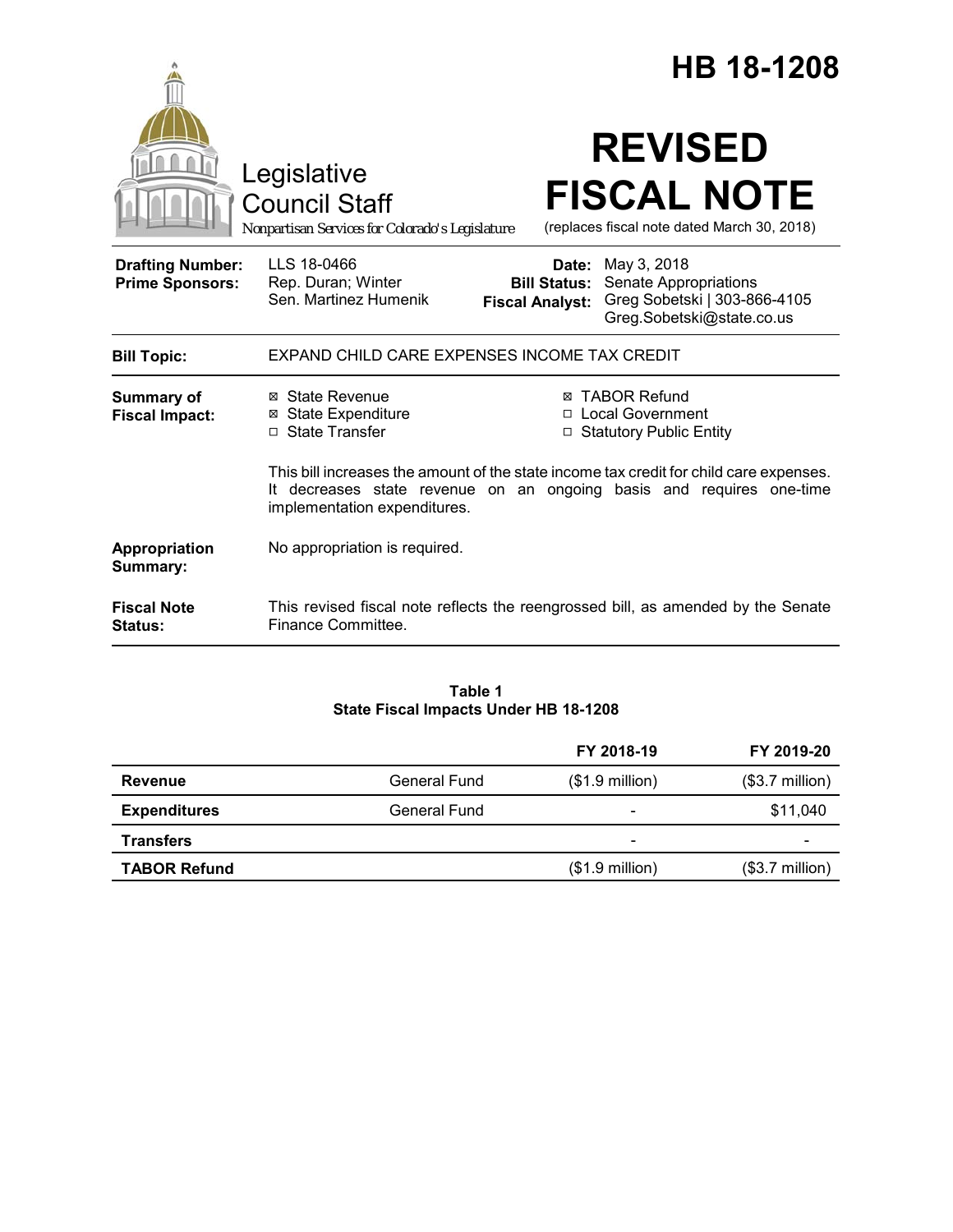May 3, 2018

## **Summary of Legislation**

Beginning in tax year 2019, this bill expands the state income tax credit for child care expenses. The credit is available to taxpayers with adjusted gross income (AGI) of \$60,000 or less who claim a child care expenses credit on their federal income tax return. Under current law, the credit is equal to:

- 50 percent of the federal credit for taxpayers with AGI of \$25,000 or less;
- 30 percent of the federal credit for taxpayers with AGI of \$25,001 to \$35,000; and
- 10 percent of the federal credit for taxpayers with AGI of \$35,001 to \$60,000.

Under the bill, the state credit is equal to 50 percent of the federal credit for all eligible taxpayers.

### **Background**

The federal child and dependent care expenses credit is available for individuals who pay child care expenses for a dependent child under the age of 13. Child care may be provided inside or outside of the home, and the taxpayer must report the persons or organizations providing child care on their tax return. The amount of expenses upon which the federal credit is based is capped at \$3,000 for a taxpayer with one qualifying child and \$6,000 for a taxpayer with two or more qualifying children. Based on the taxpayer's AGI, this amount is multiplied by a percentage between 35 percent and 20 percent for the purposes of determining the credit's value. Example calculations are provided in Table 2.

| <b>Taxpayer AGI</b> | Percentage<br><b>Adjustment</b> | <b>Credit Cap for One</b><br><b>Dependent Child</b> | <b>Credit Cap for Two or</b><br><b>More Dependent Children</b> |
|---------------------|---------------------------------|-----------------------------------------------------|----------------------------------------------------------------|
| Up to \$15,000      | 35 percent                      | \$1,050                                             | \$2,100                                                        |
| \$25,000            | 30 percent                      | \$900                                               | \$1,800                                                        |
| \$35,000            | 25 percent                      | \$750                                               | \$1,500                                                        |
| \$43,001 and up     | 20 percent                      | \$600                                               | \$1,200                                                        |

#### **Table 2 Federal Child Care Expenses Tax Credit Caps**

#### **State Revenue**

This bill is expected to reduce state income tax revenue to the General Fund by \$1.9 million in FY 2018-19 and by \$3.7 million in FY 2019-20 and subsequent fiscal years. The revenue impact for FY 2018-19 represents a half-year impact for tax year 2019 on an accrual accounting basis. The estimated effects on taxpayers of different AGI levels are presented in Table 3.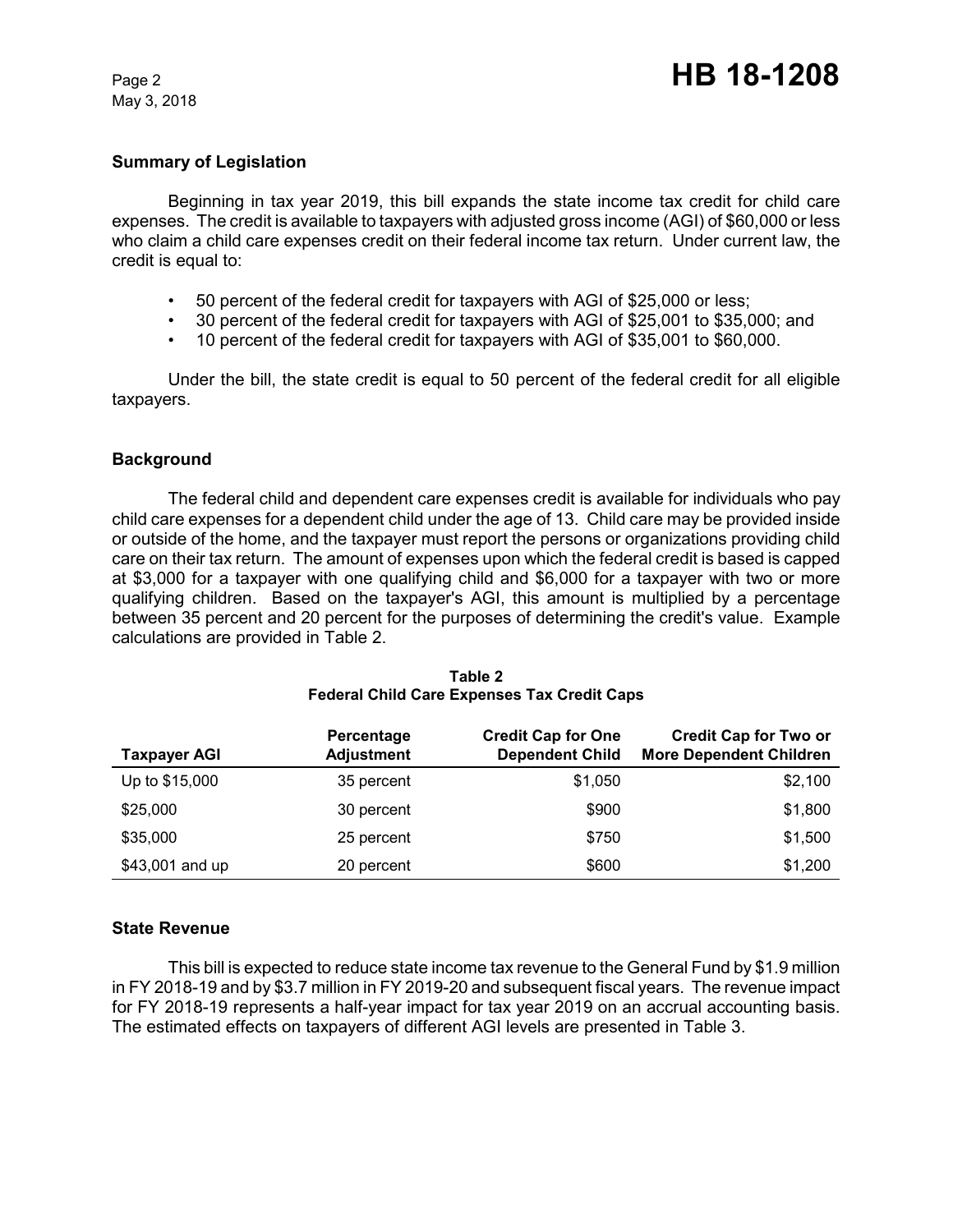**Table 3 Estimated Taxpayer Impact of Child Care Expenses Credit in HB 18-1208 for Tax Year 2019**

| Taxpayer<br><b>AGI</b>  | Number of<br>Taxpayers | Average<br>Federal<br><b>Credit</b> | <b>Current Law</b> | <b>Average State Credit</b><br>HB 18-1208 | <b>Total GF</b><br><b>Revenue</b><br><b>Reduction</b> | HB 18-1208<br><b>Fiscal Impact</b> |
|-------------------------|------------------------|-------------------------------------|--------------------|-------------------------------------------|-------------------------------------------------------|------------------------------------|
| Up to<br>\$25,000       | 3.200                  | \$314                               | \$157              | \$157                                     | (\$0.5 million)                                       |                                    |
| \$25,001 to<br>\$35,000 | 7.000                  | \$545                               | \$164              | \$273                                     | $($1.9$ million)                                      | $($0.8$ million $)$                |
| \$35,001 to<br>\$60,000 | 14.100                 | \$526                               | \$53               | \$263                                     | $($3.7$ million $)$                                   | $($3.0 \text{ million})$           |
| <b>Total</b>            | 24.300                 | \$504                               | \$98               | \$252                                     | $(S6.1$ million)                                      | $($3.7 \text{ million})$           |

Based on prior year populations claiming the federal and state child care expenses credits, the bill is assumed to increase the amount of the credit for about 24,300 taxpayers who claim the state credit under current law.

# **TABOR Refund**

This bill reduces state income tax revenue by \$1.9 million in FY 2018-19 and \$3.7 million in FY 2019-20, which will reduce the amount of money required to be refunded under TABOR. Since the bill reduces revenue to the General Fund and the refund obligation by equal amounts, there is no net impact on the amount of money available in the General Fund for the budget. However, the bill will reduce money for the General Fund budget in the future during years when the state does not collect revenue above the TABOR limit.

State revenue subject to TABOR is not estimated for years beyond FY 2019-20.

## **State Expenditures**

This bill increases General Fund expenditures by \$11,040 in FY 2019-20 only. Expenditures are summarized in Table 4 and described below.

| Table 4                              |  |
|--------------------------------------|--|
| <b>Expenditures Under HB 18-1208</b> |  |

|                                         | FY 2018-19               | FY 2019-20 |
|-----------------------------------------|--------------------------|------------|
| <b>Department of Revenue</b>            |                          |            |
| <b>Computer Programming and Testing</b> | $\overline{\phantom{a}}$ | \$9,840    |
| Document Management                     | $\overline{\phantom{0}}$ | \$1,200    |
| <b>Total Cost</b>                       | \$0                      | \$11,040   |

**Computer programming and testing.** This bill requires changes to the department's GenTax software system. Changes are programmed by a contractor at a rate of \$250 per hour. The changes in this bill are expected to increase expenditures by \$6,000, representing 24 hours